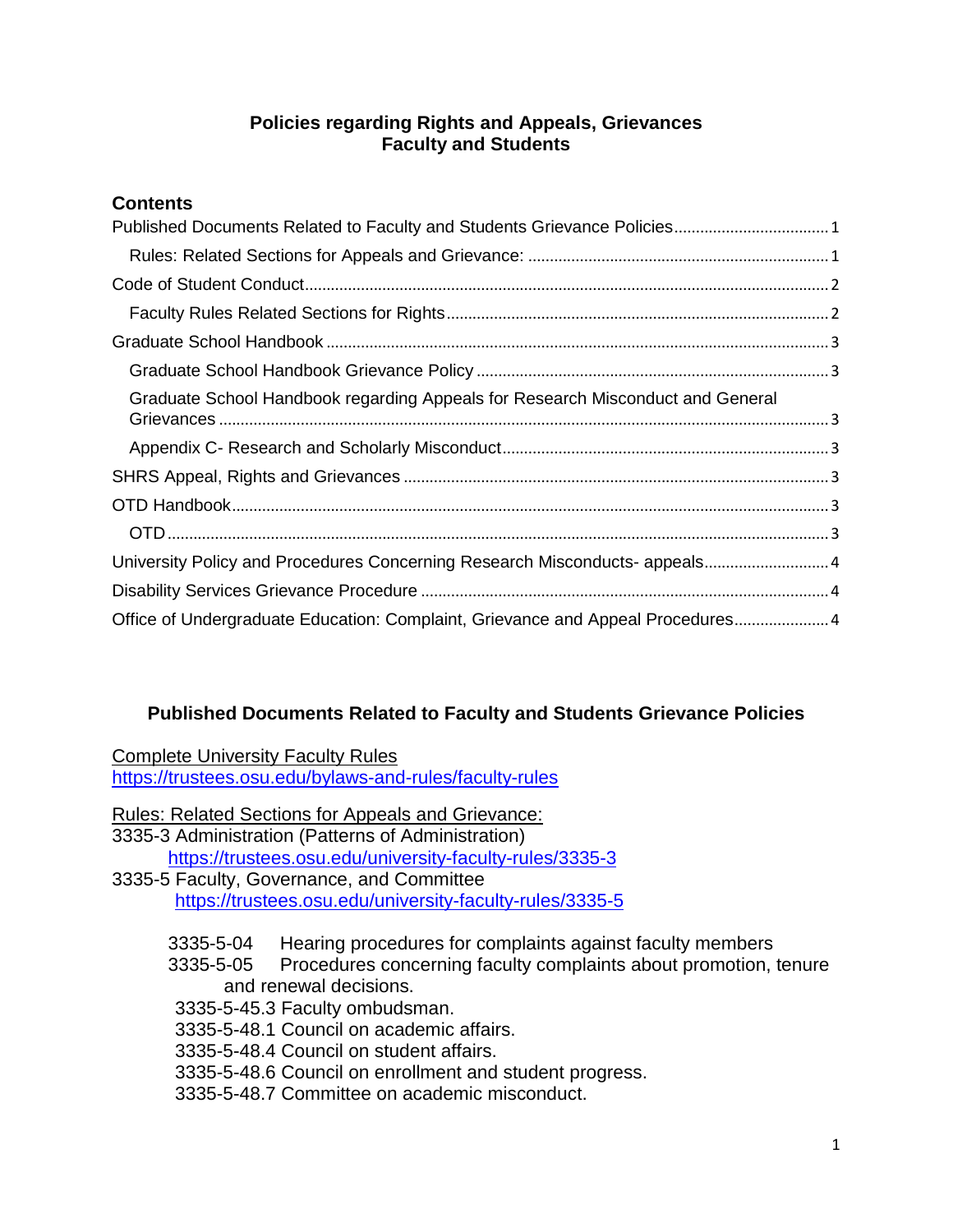3335-5-48.9 Committee on academic freedom and responsibility. 3335-5-48.10 Faculty hearing committee.

3335-6 Rules of the University Faculty Concerning Faculty Appointments, Reappointments, Promotion and Tenure <https://trustees.osu.edu/university-faculty-rules/3335-6>

3335-6-05 Criteria and procedures for appeals of negative promotion and tenure decisions and reappointment nonrenewals

- [3335-7 Rules of the university faculty concerning clinical and research faculty](http://trustees.osu.edu/rules/university-rules/chapter-3335-7-rules-of-the-university-faculty-concerning-clinical-faculty-appointment-reappointment-and-nonreappointment-and-promotion.html)  [appointment, reappointment and nonreappointment, and promotion](http://trustees.osu.edu/rules/university-rules/chapter-3335-7-rules-of-the-university-faculty-concerning-clinical-faculty-appointment-reappointment-and-nonreappointment-and-promotion.html) <https://trustees.osu.edu/university-faculty-rules/3335-7>
- 3335-8 Instruction [\(Grade Grievance\)](https://www.google.com/url?q=http://trustees.osu.edu/rules/university-rules/chapter-3335-8-instruction.html&sa=U&ved=0ahUKEwj93IKrx7HLAhUDuYMKHXX7Ca0QFggIMAI&client=internal-uds-cse&usg=AFQjCNEvRFAB9j580IjXmo2oxUEF4Vq1IA) <https://trustees.osu.edu/university-faculty-rules/3335-8>
- 3335-11 Student Affairs (Discipline) <https://trustees.osu.edu/university-faculty-rules/3335-11>
- 3335-13 University Property <https://trustees.osu.edu/university-faculty-rules/3335-13>
- 3335-43-05 Peer review and corrective action. [https://trustees.osu.edu/bylaws-medical-staff-ohio-state-university](https://trustees.osu.edu/bylaws-medical-staff-ohio-state-university-)hospitals/3335-43-05

<span id="page-1-0"></span>[Code of Student Conduct](http://trustees.osu.edu/rules/code-of-student-conduct/)

<https://trustees.osu.edu/bylaws-and-rules/code>

3335-23: Code of Student Conduct <https://trustees.osu.edu/bylaws-and-rules/code> 3335-23-08 Administrative decision <https://trustees.osu.edu/code-student-conduct/3335-23-08> 3335-23-10 Hearing Procedures <https://trustees.osu.edu/code-student-conduct/3335-23-10> 3335-23-13 Hearing Bodies. <https://trustees.osu.edu/code-student-conduct/3335-23-13> 3335-23-14 Committee on Academic Misconduct <https://trustees.osu.edu/code-student-conduct/3335-23-14> 3335-23-18 Appellate Process <https://trustees.osu.edu/code-student-conduct/3335-23-18> 3335-23-20 Interim Suspension <https://trustees.osu.edu/code-student-conduct/3335-23-20>

<span id="page-1-1"></span>Faculty Rules Related Sections for Rights

- 3335-5 Faculty, Governance, and Committee <https://trustees.osu.edu/university-faculty-rules/3335-5>
- 3335-6 Rules of the University Faculty Concerning Faculty Appointments, Reappointments, Promotion and Tenure <https://trustees.osu.edu/university-faculty-rules/3335-6>
- [3335-7 Rules of the university faculty concerning clinical and research faculty](http://trustees.osu.edu/rules/university-rules/chapter-3335-7-rules-of-the-university-faculty-concerning-clinical-faculty-appointment-reappointment-and-nonreappointment-and-promotion.html)  [appointment, reappointment and nonreappointment, and promotion](http://trustees.osu.edu/rules/university-rules/chapter-3335-7-rules-of-the-university-faculty-concerning-clinical-faculty-appointment-reappointment-and-nonreappointment-and-promotion.html)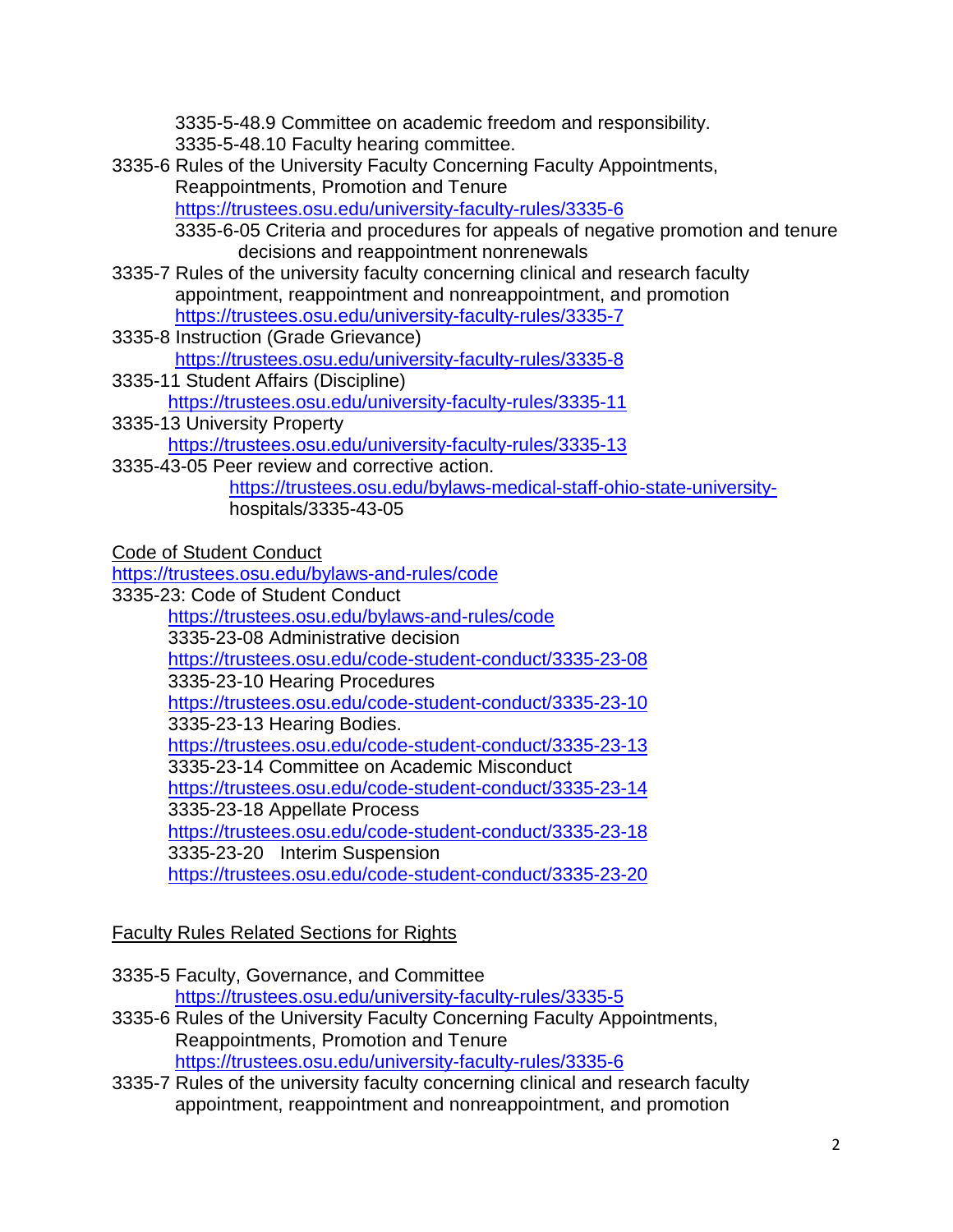<https://trustees.osu.edu/university-faculty-rules/3335-7>

3335-11 Student Affairs <https://trustees.osu.edu/university-faculty-rules/3335-11> 3335-13 University Property (Intellectual Property)

<https://trustees.osu.edu/university-faculty-rules/3335-13>

3335-23: Code of Student Conduct <https://trustees.osu.edu/bylaws-and-rules/code>

OAA Policies and Procedures

[https://oaa.osu.edu/sites/default/files/uploads/handbooks/policies-and-procedures/HB1-](https://oaa.osu.edu/sites/default/files/uploads/handbooks/policies-and-procedures/HB1-3.pdf) [3.pdf](https://oaa.osu.edu/sites/default/files/uploads/handbooks/policies-and-procedures/HB1-3.pdf)

### **Graduate School Handbook**

<span id="page-2-1"></span><span id="page-2-0"></span>**Graduate School Handbook Grievance Policy** [https://gradsch.osu.edu/handbook/d-1-graduate-student-grievance-review-guidelines](https://gradsch.osu.edu/handbook/d-1-graduate-student-grievance-review-guidelines-overview)[overview](https://gradsch.osu.edu/handbook/d-1-graduate-student-grievance-review-guidelines-overview)

#### <span id="page-2-2"></span>**Graduate School Handbook regarding Appeals for Research Misconduct and General Grievances**

<span id="page-2-3"></span>Appendix C- Research and Scholarly Misconduct <https://gradsch.osu.edu/handbook/all#C-1>

Appendix D—Graduate Student Grievance Review Guidelines <https://gradsch.osu.edu/handbook/all#D-1>

### **SHRS Appeal, Rights and Grievances**

<span id="page-2-4"></span>Student Appeal Process (Policy 5) and Complaint Policy (Policy 20): [https://hrs.osu.edu/-/media/files/hrs/academics/academic-resources/student](https://hrs.osu.edu/-/media/files/hrs/academics/academic-resources/student-handbooks/hrs-student-handbook.pdf?la=en&hash=B843B9FBB8EC6F8F9F4C42E511D49E33B2447192)[handbooks/hrs-student](https://hrs.osu.edu/-/media/files/hrs/academics/academic-resources/student-handbooks/hrs-student-handbook.pdf?la=en&hash=B843B9FBB8EC6F8F9F4C42E511D49E33B2447192)[handbook.pdf?la=en&hash=B843B9FBB8EC6F8F9F4C42E511D49E33B2447192](https://hrs.osu.edu/-/media/files/hrs/academics/academic-resources/student-handbooks/hrs-student-handbook.pdf?la=en&hash=B843B9FBB8EC6F8F9F4C42E511D49E33B2447192)

### **OTD Handbook**

<span id="page-2-6"></span><span id="page-2-5"></span>**OTD** OTD Student Handbook Appeals

Academic Standards….page 11 Student Complaints …..page 56 SHRS and OT Complaint Policies ……..page 16-17